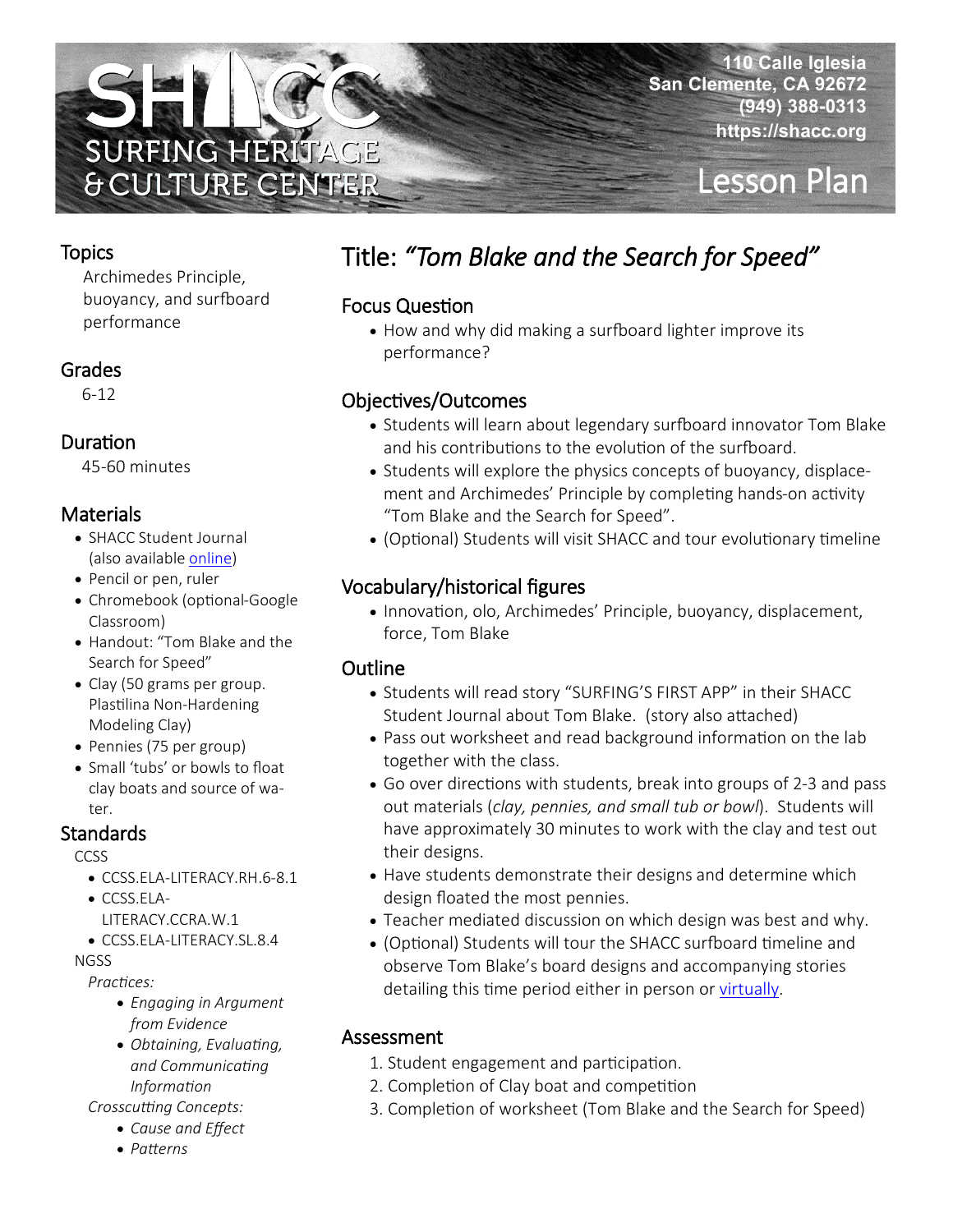

# Lesson Plan

## BACKGROUND READING:

# "Surfing's First APP" by Craig Lockwood

#### *California: 1927*

- Tom Blake watches craftsmen building hollow, plywood-covered spar-and-rib airplane wings in a small aircraft factory.
- Surfing's still a little-known sport, an unexplored territory. Except in Hawaii, few know how to surf. Boards are heavy and clumsy. But Blake's a visionary. He knows that before surfing can progress, it has to be re-invented.
- Blake applies what he's just seen. Using hand-tools and waterproof glue, he shapes a hollow airplane-wing style surfboard—weighing *less than half* of typical 95-pound redwood planks.

#### *1932: Blake submits his design for a U.S. Patent*

- Blake's ingenious re-application of aircraft technology to surfboards——acts like a smartphone "app"——radically reducing previous burdens of weight and length.
- But there's an unforeseen benefit.
- In the 1930s, America's largest cause of accidental death is drowning.
- Blake, a nationally ranked swimmer with lifeguarding experience, realizes his lightweight surfboards make ideal rescue platforms. Any surfer in the water using a Blake board can save a life.
- Blake, with Santa Monica lifeguard Pete Peterson, and Herb Barthels of the American Red Cross, develop surfboard rescue techniques. Lifeguard services begin adding Blake's boards to their inventories of lifesaving equipment.

#### *1938: Popular Mechanics Magazine*

- Blake's plans are published and available for .50¢
- With basic tools and a few dollars worth of materials, anybody can build one.
- Kids in high school wood-shops start making their own.
- Tom Blake's "app" has opened a door to surfing's future.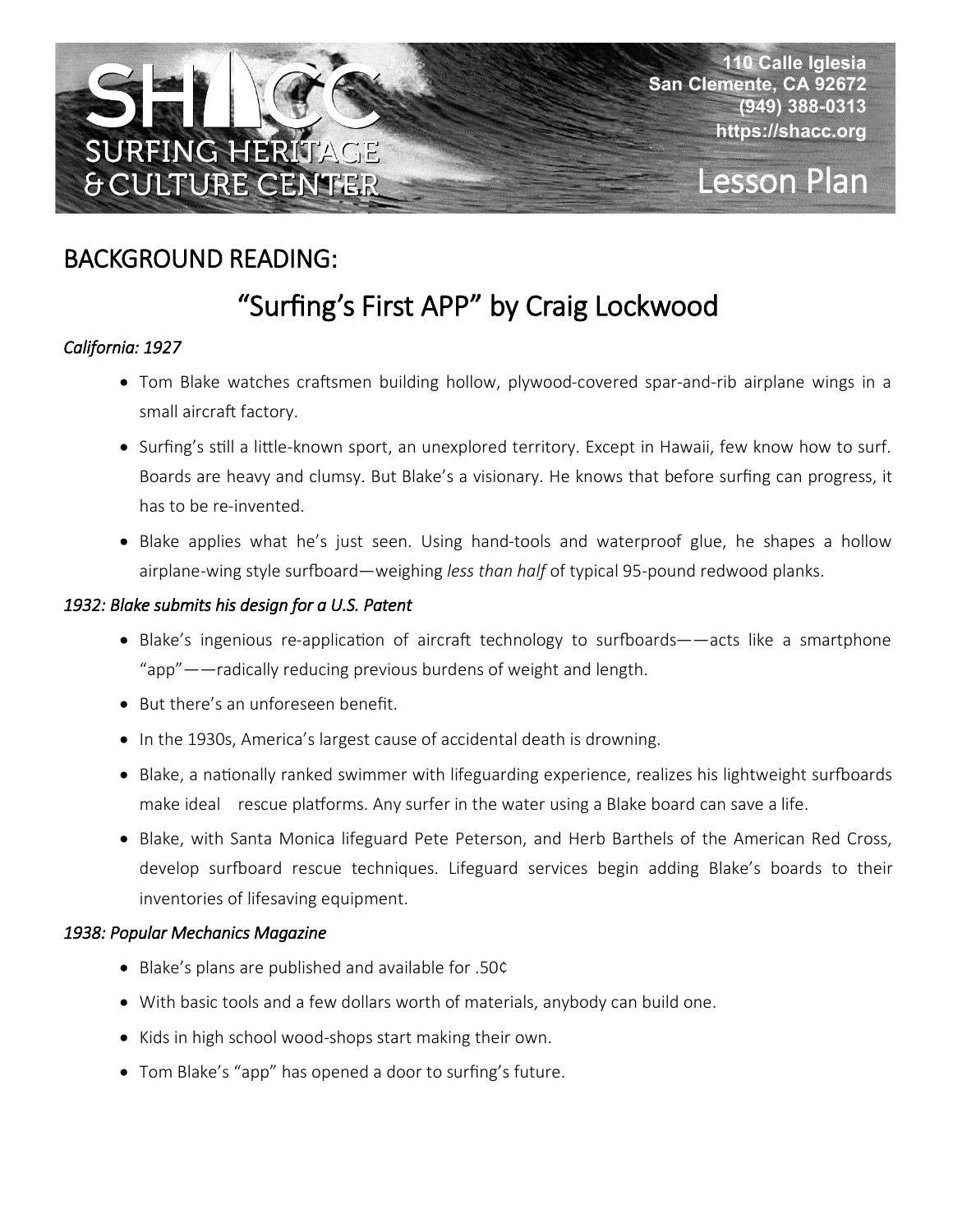## Tom Blake and the Search for Speed

O C E A N A W A R E N E S S P R O G R A M

**Background:** Throughout the evolution of surfing and surf craft design, there are few innovators that had such a lasting impact on the sport of surfing than Tom Blake. As a ten year old boy in rural Wisconsin in 1912, Tom first 'caught the bug' for surfing after watching a newsreel clip of Hawaiian surf-riding. Eight years later Tom and had a chance meeting with surfing legend and recently crowned Olympic swimming champion Duke Kahanamoku on his way to back to Hawaii after the Antwerp Olympic Games in 1920. This first meeting encouraged Tom to eventually move to Southern California where he would became a champion swimmer and lifeguard. It was here that Tom again met Duke who was then lifeguarding at the beaches of Santa Monica in Southern California. Finally in 1924, Tom Blake got to visit Hawaii for himself and very quickly embraced its rich cultural heritage and especially the art of *he'e nalu* (*surfing*).

While helping to restore several ancient Hawaiian olo surfboards at Hawaii's' Bishop Museum in the late 20's, Tom also began to design boards with similar shapes but using a hollow body construction in order to reduce weight and increase speed. This design was later patented and plans were available in Popular

Mechanics Magazine in 1937 which allowed anyone to build a surfboard for themselves. Tom Blake first got the idea years earlier when he watched workers at an aircraft company building plywood covered spar-and-rib airplane wings which made them much lighter. With this innovation, Tom created a series of lighter-weight racing paddle boards which he set numerous records based on the original ancient Hawaiian *olo* shape. At the first annual Pacific coast Surfriding Championships in Corona Del Mar In 1928, Tom Blake won riding his hollow and lighter olo-inspired design.

In addition to redesigning faster and

more maneuverable boards, Tom Blake also continued to innovate and create the first sail board, first full length book on surfing, first fin on a surfboard, surf racks, water housings for cameras, develop lifeguarding rescue techniques, and built the first aluminum "torpedo" rescue buoy.

Your Goal: In this activity you will explore what is known as the "Archimedes' Principle" which was discovered in 200 BC by Greek inventor and scientist, Archimedes. *The Archimedes' Principle states that any object immersed in a fluid is acted upon by an upward, or buoyant, force equal to the weight of the fluid displaced by the object.* In short, that means it will float more weight before it sinks and would therefore float a little higher in the water. This improved both the speed of paddling and the overall maneuverability of Tom's modern version of the ancient Hawaiian olo.



@ Tom Blake/Croul Family Collection/SHACC